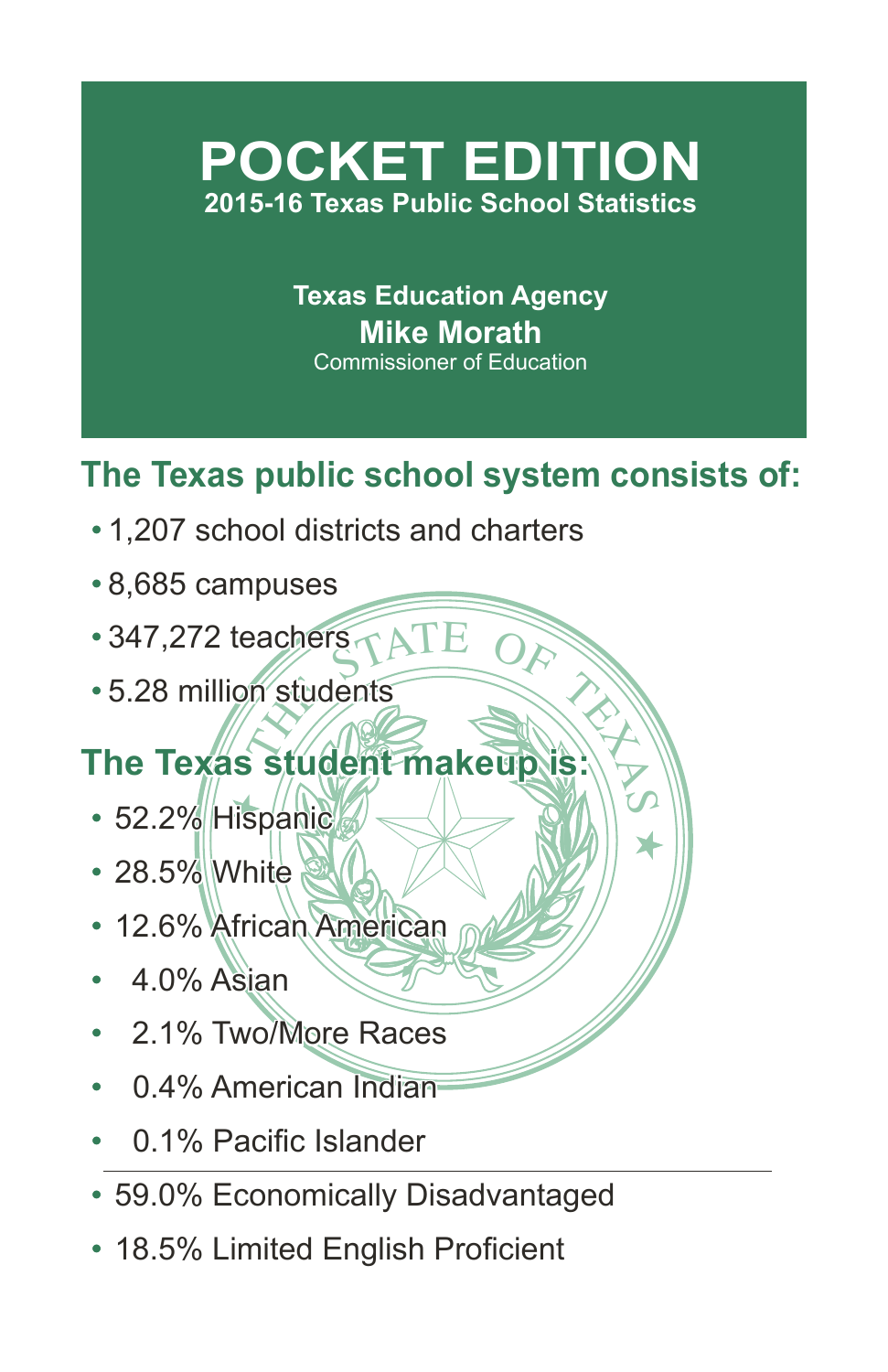#### **COMMISSIONER OF EDUCATION**

### **TEXAS EDUCATION AGENCY**

#### **20 EDUCATION SERVICE CENTERS**

#### **1,024 DISTRICTS / 183 CHARTER OPERATORS**

| <b>Size</b>   | <b>Enrollment</b><br><b>(Spring 2016)</b> | Number of<br><b>Districts/Charters</b> | % of All<br><b>Students</b> |
|---------------|-------------------------------------------|----------------------------------------|-----------------------------|
| 50,000 & Over | 1,603,572                                 | 20                                     | 30.35%                      |
| 25,000-49,999 | 1,029,872                                 | 28                                     | 19.49%                      |
| 10,000-24,999 | 1,013,335                                 | 63                                     | 19.18%                      |
| 5,000-9,999   | 538,934                                   | 77                                     | 10.20%                      |
| 3,000-4,999   | 342,163                                   | 89                                     | 6.48%                       |
| 1,600-2,999   | 297,194                                   | 139                                    | 5.62%                       |
| 1,000-1,599   | 179,658                                   | 143                                    | 3.40%                       |
| 500-999       | 171,392                                   | 240                                    | 3.24%                       |
| Under 500     | 108,186                                   | 408                                    | 2.05%                       |
| <b>Total</b>  | 5,284,306                                 | 1,207                                  | 100.00%                     |

## **8,685 CAMPUSES (INCLUDING 629 CHARTERS)**

| г |
|---|
| I |
| i |
|   |
|   |
|   |
|   |
|   |
| ֕ |
| r |
|   |
|   |
|   |
|   |

| <b>Campus Type</b>                | <b>Enrollment</b><br><b>(Spring 2016)</b> | <b>Number of</b><br><b>Campuses</b> | % of All<br><b>Students</b> |
|-----------------------------------|-------------------------------------------|-------------------------------------|-----------------------------|
| <b>High School</b>                | 1,425,588                                 | 1,511                               | 26.98%                      |
| Junior High School                | 182,534                                   | 270                                 | 3.45%                       |
| <b>Middle School</b>              | 924,282                                   | 1,382                               | 17.49%                      |
| <b>Elementary School</b>          | 2,561,382                                 | 4,635                               | 48.47%                      |
| <b>Elementary &amp; Secondary</b> | 190,520                                   | 885                                 | 3.61%                       |
| Other Grade Group                 | 0                                         | 2                                   | 0.00%                       |
| <b>Total</b>                      | 5,284,306                                 | 8,685                               | 100.00%                     |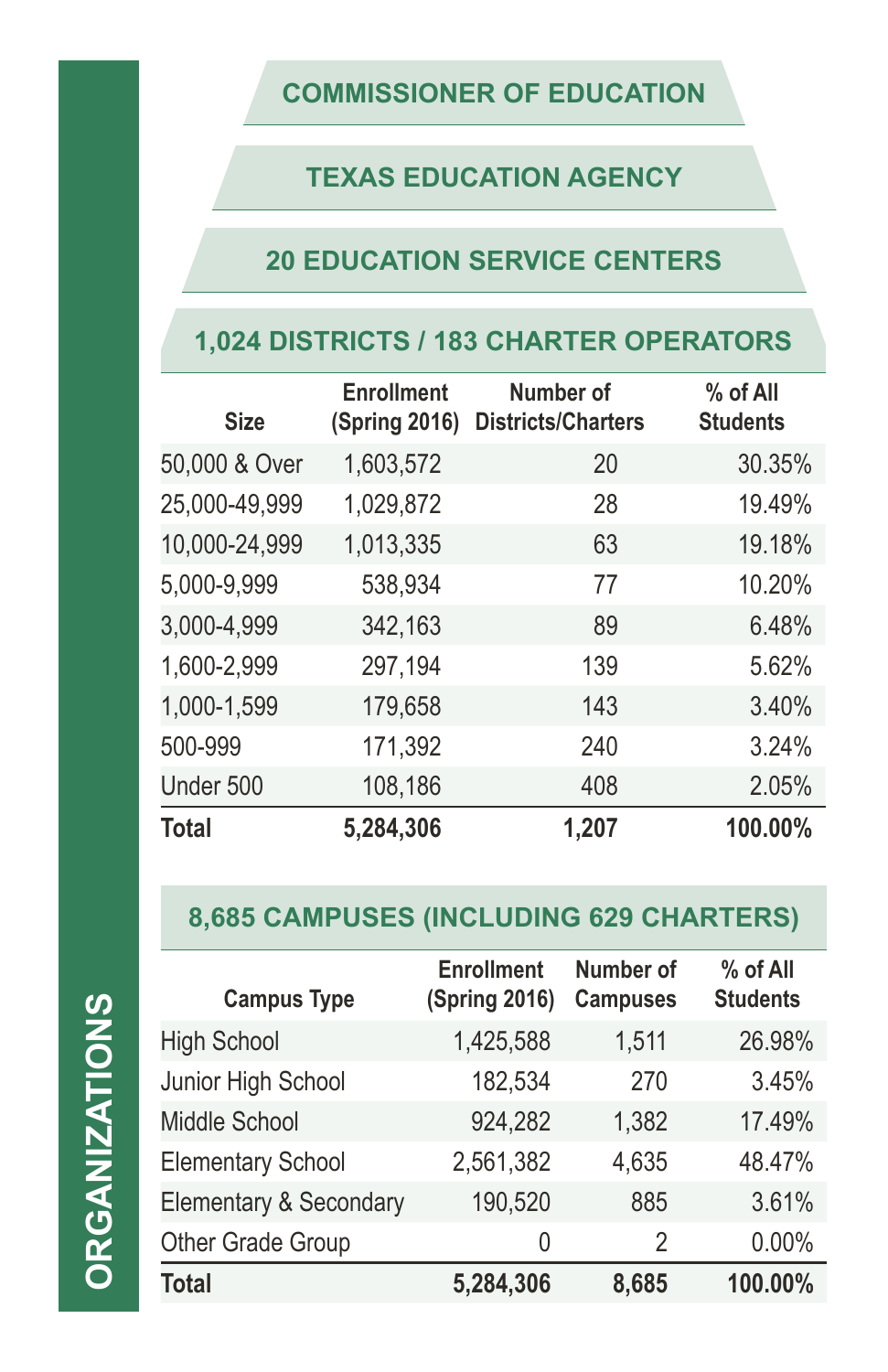## **DISTRICT STAFF BY CATEGORY**

|                               | <b>Full-Time Equivalents</b> | Avg. Base Salary |
|-------------------------------|------------------------------|------------------|
| <b>Teachers</b>               | 347,272                      | \$51,891         |
| <b>Campus Administration</b>  | 20,171                       | \$75,654         |
| <b>Central Administrators</b> | 7,340                        | \$99,111         |
| <b>Professional Support</b>   | 67,755                       | \$61,145         |
| <b>Total Professionals</b>    | 442,538                      |                  |
| <b>Educational Aides</b>      | 65,702                       | \$20,118         |
| <b>Auxiliary Staff</b>        | 179,801                      | \$24,808         |
| <b>Total Staff</b>            | 688,142                      |                  |

#### **TEACHER PROFILES**

|            |                   | <b>Full-Time Equivalents</b> | % of Total |
|------------|-------------------|------------------------------|------------|
|            | Female            | 265,515                      | 76.5%      |
| Gender     | Male              | 81,757                       | 23.5%      |
|            | African American  | 34,950                       | 10.1%      |
|            | American Indian   | 1,243                        | 0.4%       |
|            | Asian             | 5,134                        | 1.5%       |
| Ethnicity  | Hispanic          | 90,215                       | 26.0%      |
|            | Pacific Islander  | 819                          | 0.2%       |
|            | White             | 211,190                      | 60.8%      |
|            | Two or More Races | 3,721                        | 1.1%       |
|            | <b>First Year</b> | 27,995                       | 8.1%       |
|            | 1-5 years         | 94,787                       | 27.3%      |
| Experience | 6-10 years        | 75,285                       | 21.7%      |
|            | 11-20 years       | 94,650                       | 27.3%      |
|            | $20+$ years       | 54,555                       | 15.7%      |

PERSONNEL **PERSONNEL**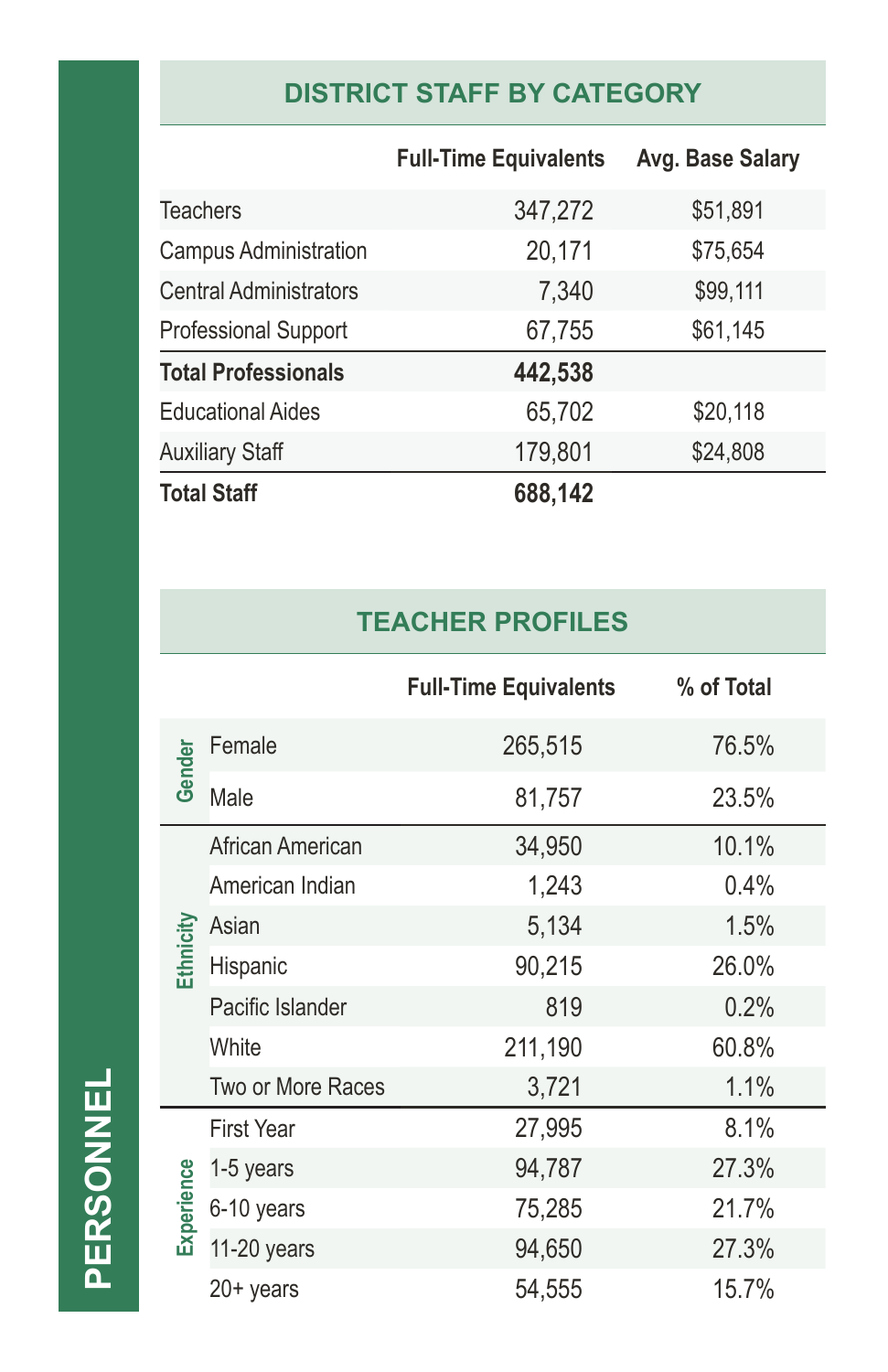## **DISTRICT REVENUE (ACTUAL 2014-15)**

#### **By Source** Total Revenue (100%) \$56,133,489,714 Average Local Adopted Tax Rate  $$1.26$ Total Revenue Per Student  $$10,774$ 48.9% **Local** \$27.46 billion 40.6% **State** \$22.81 billion 10.4% **Federal** \$5.85 billion

#### **DISTRICT EXPENDITURES (ALL FUNDS 2014-15)**

**By Function** (as percent of total operating expenditures)

| <b>Instructional</b><br>56.90%<br><b>Administrative</b><br>3.12%<br><b>Support</b><br>15.44% | <b>Other</b><br>14.12%<br><b>Plant Services</b><br>9.94% |
|----------------------------------------------------------------------------------------------|----------------------------------------------------------|
| <b>Total Expenditures</b>                                                                    | \$60,977,192,546                                         |
| <b>Total Expenditures Per Student</b>                                                        | \$11,704                                                 |
| <b>Total Operating Expenditures</b>                                                          | \$47,227,940,856                                         |
| <b>Total Operating Expenditures Per Student</b>                                              | \$9,065                                                  |

# **FINANCES FINANCES**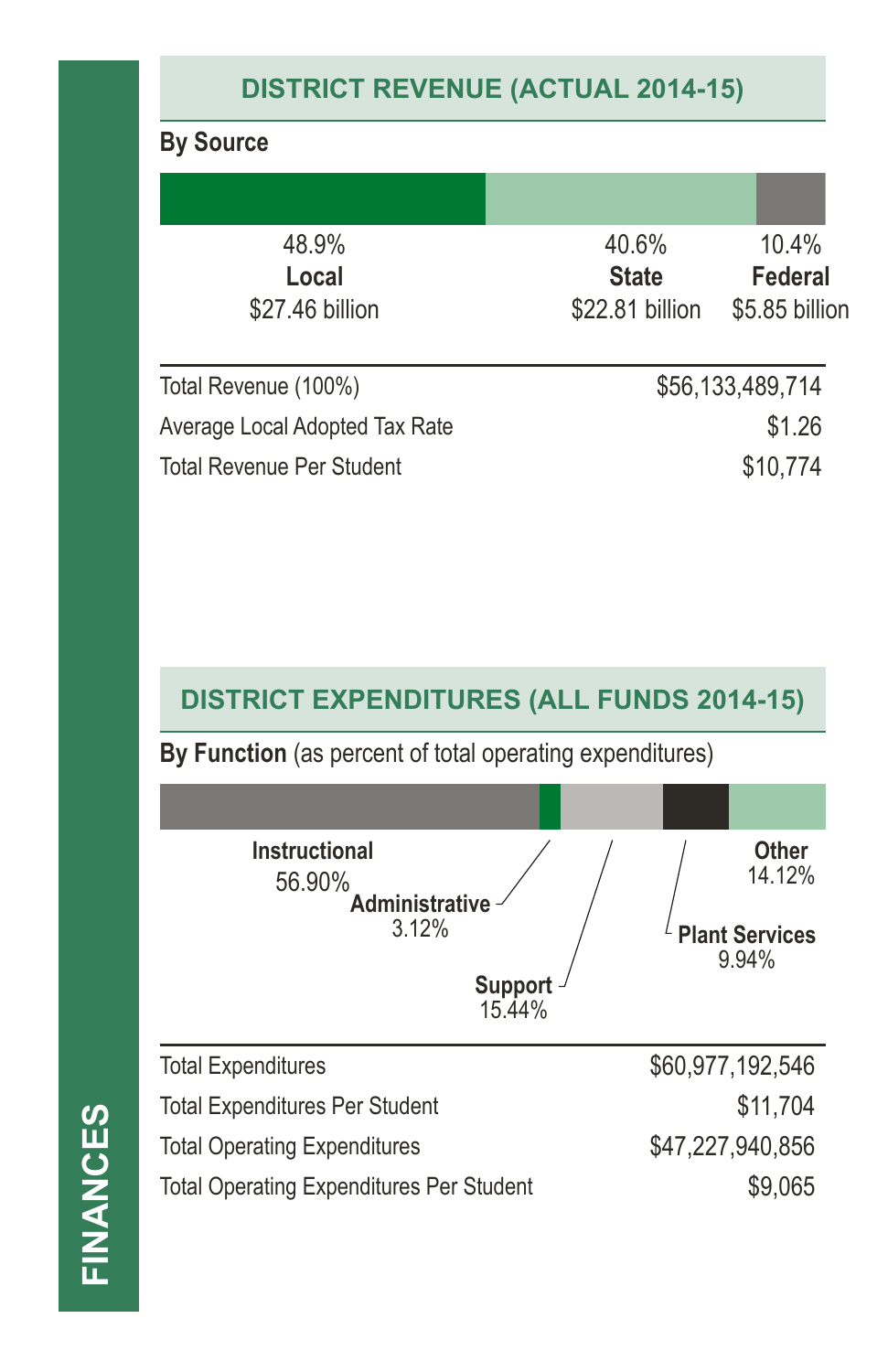#### **STUDENTS BY DEMOGRAPHIC GROUP**

|                                   | Number of<br>Students* | $%$ of<br><b>Total</b> | % Change<br>from 2015 |
|-----------------------------------|------------------------|------------------------|-----------------------|
| African American                  | 666,933                | 12.6%                  | 1.19%                 |
| American Indian                   | 20,855                 | 0.4%                   | $-2.60%$              |
| Asian                             | 212,973                | 4.0%                   | 5.57%                 |
| Hispanic                          | 2,760,302              | 52.2%                  | 1.70%                 |
| Pacific Islander                  | 7,392                  | 0.1%                   | 4.33%                 |
| White                             | 1,507,225              | 28.5%                  | $-0.15%$              |
| Two or More Races                 | 108,572                | 2.1%                   | 6.28%                 |
| <b>Total</b>                      | 5,284,252              | 99.9%                  | 1.32%                 |
| <b>Economically Disadvantaged</b> | 3,118,758              | 59.0%                  | 1.63%                 |
| <b>Limited English Proficient</b> | 979,868                | 18.5%                  | 3.32%                 |

### **STUDENTS BY GRADE**

|                         | Number of<br>Students* | $%$ of<br><b>Total</b> | % Change<br>from 2015 |
|-------------------------|------------------------|------------------------|-----------------------|
| Kindergarten & Earlier  | 609,904                | 11.50%                 | $-1.90%$              |
| Elementary School (1-5) | 2,020,840              | 38.30%                 | 1.32%                 |
| Middle School (6-8)     | 1,166,245              | 22.10%                 | 1.02%                 |
| High School (9-12)      | 1,487,263              | 28.20%                 | 2.96%                 |
| Total                   | 5,284,252              | 100.10%                | 1.32%                 |

#### **STUDENTS BY PROGRAM**

|                          | <b>Number of</b><br>Students* | $%$ of<br><b>Total</b> | % Change<br>from 2015 |
|--------------------------|-------------------------------|------------------------|-----------------------|
| Bilingual/ESL            | 968,569                       | 18.3%                  | 4.06%                 |
| Career & Technology      | 1,284.748                     | 24.3%                  | 6.20%                 |
| Gifted & Talented        | 404,540                       | 7.7%                   | 1.86%                 |
| <b>Special Education</b> | 453,955                       | 8.6%                   | 2.59%                 |

**\*Number of Students** from Fall 2015 Snapshot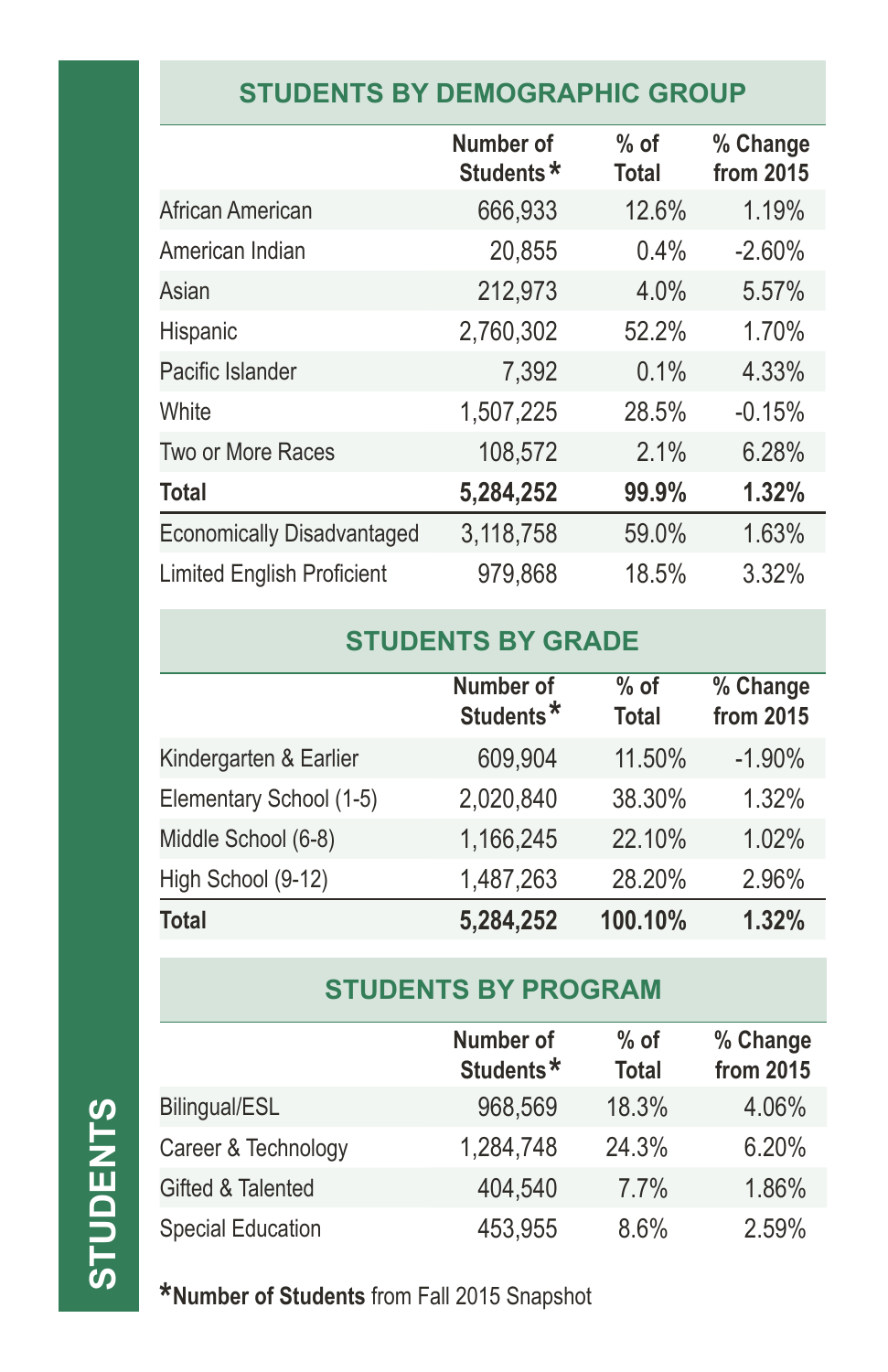| <b>2014-15 ATTENDANCE RATE</b> |                                   |                           |                                    |                                             |
|--------------------------------|-----------------------------------|---------------------------|------------------------------------|---------------------------------------------|
| All                            | <b>African</b><br><b>American</b> | <b>American</b><br>Indian | Asian                              | <b>Hispanic</b>                             |
| 95.7%                          | 95.5%                             | 95.3%                     | 97.7%                              | 95.6%                                       |
|                                | <b>Pacific</b><br><b>Islander</b> | White                     | <b>Two or More</b><br><b>Races</b> | <b>Economically</b><br><b>Disadvantaged</b> |
|                                | 95.6%                             | 95.8%                     | 95.8%                              | 95.4%                                       |

## **COMPLETION GRADES 9-12 (CLASS OF 2015)**

|                                   | <b>Graduated</b> | Rec'd<br><b>GED</b> | Cont'd<br>H.S. | <b>Dropped</b><br>Out (4-yr.) |
|-----------------------------------|------------------|---------------------|----------------|-------------------------------|
| African American                  | 85.2%            | 0.5%                | 4.8%           | 9.5%                          |
| American Indian                   | 86.3%            | 0.7%                | 4.2%           | 8.7%                          |
| Asian                             | 95.4%            | 0.2%                | 2.2%           | 2.2%                          |
| Hispanic                          | 86.5%            | 0.5%                | 5.3%           | 7.7%                          |
| Pacific Islander                  | 88.7%            | 0.9%                | 3.9%           | 6.5%                          |
| White                             | 93.4%            | 0.8%                | 2.4%           | 3.4%                          |
| Two or More Races                 | 92.1%            | 0.6%                | 3.0%           | 4.3%                          |
| <b>State</b>                      | 89.0%            | 0.6%                | 4.1%           | 6.3%                          |
| <b>Economically Disadvantaged</b> | 85.6%            | 0.7%                | 5.0%           | 8.7%                          |

#### **2014-15 DROPOUTS BY ETHNICITY GRADES 7-8 AND 9-12**

|                                   | Grade<br>7-8 | Annual<br><b>Dropout</b><br>Rate | Grade<br>$9 - 12$ | Annual<br><b>Dropout</b><br>Rate |
|-----------------------------------|--------------|----------------------------------|-------------------|----------------------------------|
| African American                  | 537          | 0.5%                             | 5,828             | 3.0%                             |
| American Indian                   | N/A          | 0.4%                             | N/A               | 2.8%                             |
| Asian                             | 54           | 0.2%                             | 457               | 0.8%                             |
| Hispanic                          | 1,473        | 0.4%                             | 18,724            | 2.5%                             |
| Pacific Islander                  | N/A          | 0.4%                             | N/A               | 2.1%                             |
| White                             | 468          | 0.2%                             | 5,228             | 1.1%                             |
| Two or More Races                 | 35           | 0.2%                             | 397               | 1.5%                             |
| <b>State</b>                      | 2,584        | 0.3%                             | 30,853            | 2.1%                             |
| <b>Economically Disadvantaged</b> | 1,838        | 0.4%                             | 20,177            | 2.5%                             |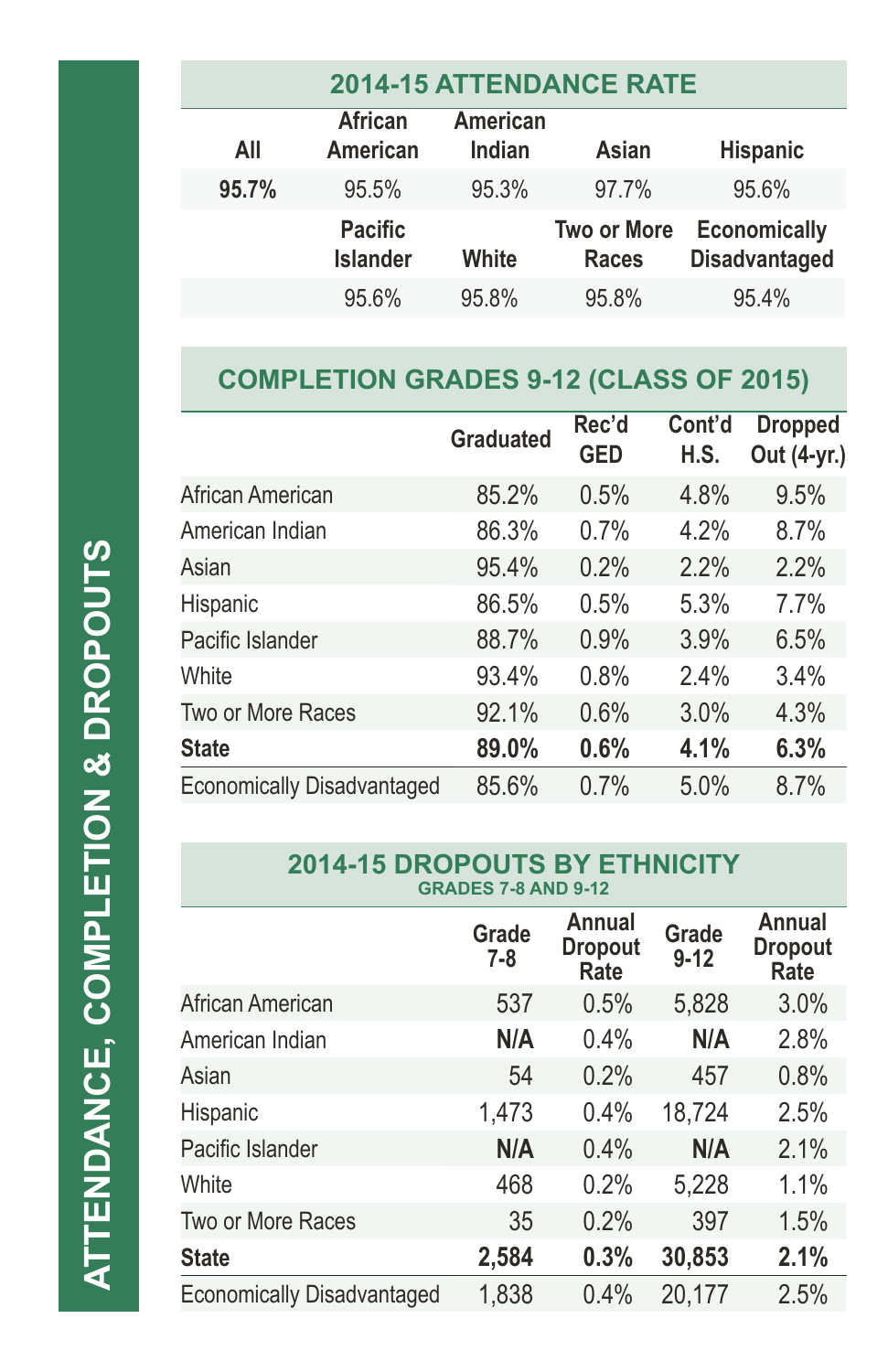#### **ACCOUNTABILITY INDICATOR PHASE-IN 1 LEVEL II OR ABOVE INCLUDES GRADES 3-12**

|                   | All<br>Tests | Reading | Math | Writing | <b>Science</b> | <b>Social</b><br><b>Studies</b> |
|-------------------|--------------|---------|------|---------|----------------|---------------------------------|
| <b>ALL</b>        | 75%          | 73%     | 76%  | 69%     | 79%            | 77%                             |
| African American  | 64%          | 63%     | 64%  | 60%     | 68%            | 70%                             |
| American Indian   | 74%          | 72%     | 75%  | 67%     | 79%            | 79%                             |
| Asian             | 92%          | 91%     | 94%  | 90%     | 94%            | 92%                             |
| Hispanic          | 70%          | 68%     | 73%  | 64%     | 75%            | 73%                             |
| Pacific Islander  | 78%          | 75%     | 79%  | 74%     | 81%            | 81%                             |
| White             | 85%          | 84%     | 85%  | 80%     | 88%            | 86%                             |
| Two or More Races | 82%          | 82%     | 82%  | 77%     | 85%            | 84%                             |
| Econ. Disady.     | 67%          | 65%     | 70%  | 60%     | 72%            | 69%                             |

#### **END-OF-COURSE EXAMS PHASE-IN 1 LEVEL II OR ABOVE INCLUDES GRADES 8-12**

|                   | English I | English II | Algebra I | <b>Biology</b> | <b>U.S. History</b> |
|-------------------|-----------|------------|-----------|----------------|---------------------|
| <b>ALL</b>        | 65%       | 67%        | 78%       | 87%            | 91%                 |
| African American  | 56%       | 57%        | 67%       | 81%            | 86%                 |
| American Indian   | 64%       | 66%        | 75%       | 86%            | 91%                 |
| Asian             | 87%       | 85%        | 95%       | 96%            | 96%                 |
| Hispanic          | 60%       | 61%        | 75%       | 85%            | 89%                 |
| Pacific Islander  | 68%       | 67%        | 78%       | 87%            | 93%                 |
| White             | 78%       | 81%        | 86%       | 94%            | 95%                 |
| Two or More Races | 75%       | 79%        | 83%       | 92%            | 94%                 |
| Econ. Disady.     | 57%       | 58%        | 72%       | 83%            | 87%                 |

**2016 STAAR 2016 STAAR**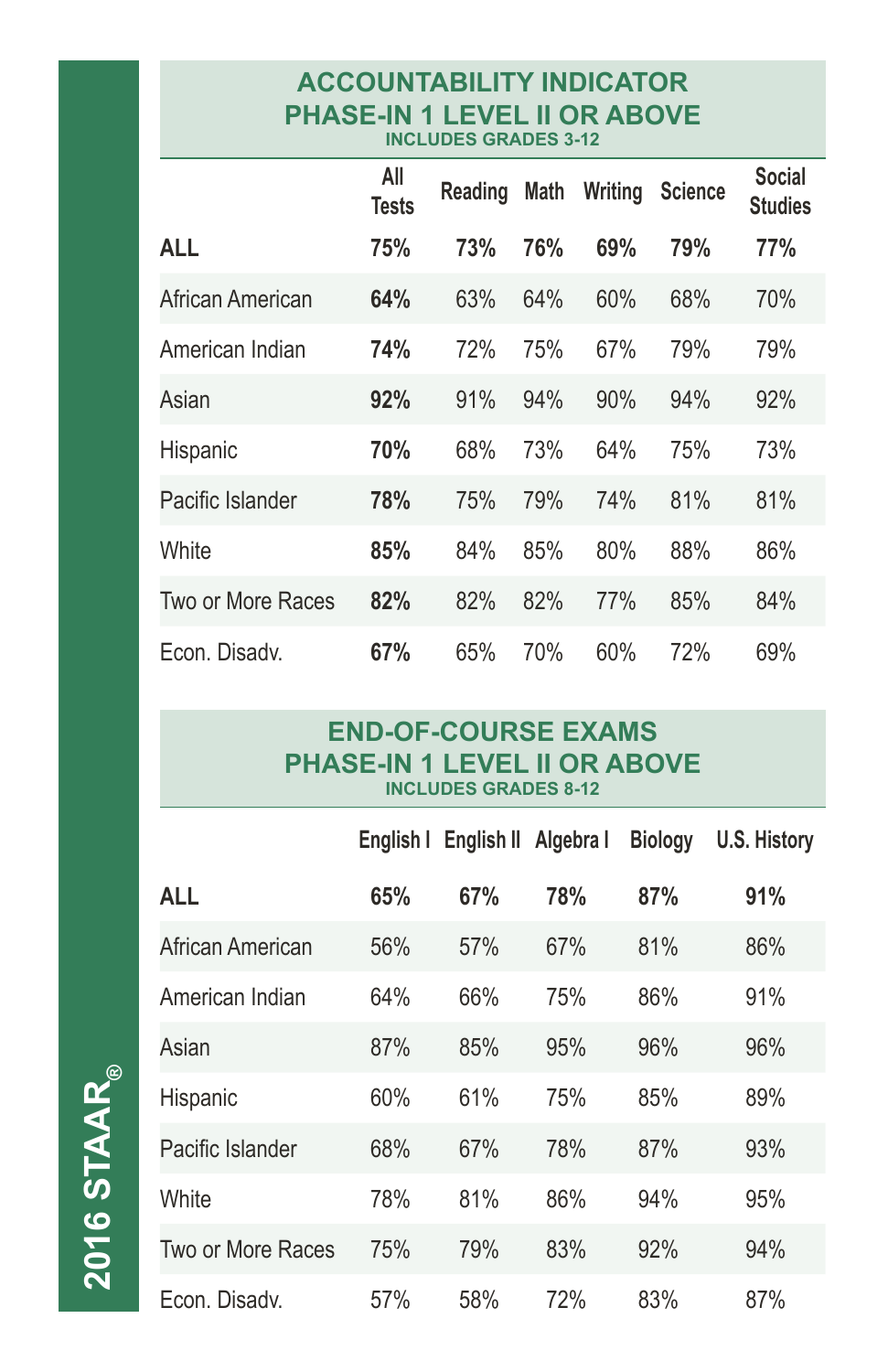## **DISTRICT RATINGS (INCLUDING CHARTERS)**

|                                 | <b>Districts</b> | % of Total |
|---------------------------------|------------------|------------|
| <b>Met Standard/Alternative</b> | 1,137            | 94.2%      |
| Met Standard                    | 1,107            | 91.7%      |
| Met Alternative Standard        | 30               | 2.5%       |
| <b>Improvement Required</b>     | 57               | 4.7%       |
| <b>Not Rated</b>                | 12               | 1.0%       |
| Data Integrity Issues           | 1                | 0.1%       |
| <b>Total Districts</b>          | 1,207            | 100.0%     |

### **CAMPUS RATINGS (INCLUDING CHARTERS)**

|                                 | <b>Campuses</b> | % of Total |
|---------------------------------|-----------------|------------|
| <b>Met Standard/Alternative</b> | 7,684           | 88.6%      |
| Met Standard                    | 7,435           | 85.7%      |
| Met Alternative Standard        | 249             | 2.9%       |
| <b>Improvement Required</b>     | 445             | 5.1%       |
| <b>Not Rated</b>                | 542             | 6.2%       |
| Data Integrity Issues           | 2               | $0.0\%$    |
| <b>Total Campuses</b>           | 8,673           | 100.0%     |

| <b>2015-16 SCHOOL FIRST RATINGS</b><br><b>Based on School Year 2014-15 Data</b> |       |                             |                 |         |  |
|---------------------------------------------------------------------------------|-------|-----------------------------|-----------------|---------|--|
|                                                                                 |       | <b>Districts</b>            | <b>Charters</b> |         |  |
|                                                                                 | Count | % of Total Count % of Total |                 |         |  |
| Pass                                                                            | 1,019 | 99.61% 172                  |                 | 98.85%  |  |
| <b>Substandard Achievement</b>                                                  | 4     | 0.39%                       | 2               | 1.15%   |  |
| Total                                                                           | 1,023 | $100.00\%$                  | -174            | 100.00% |  |

Charters revoked in 2015-2016 did not receive Charter FIRST ratings.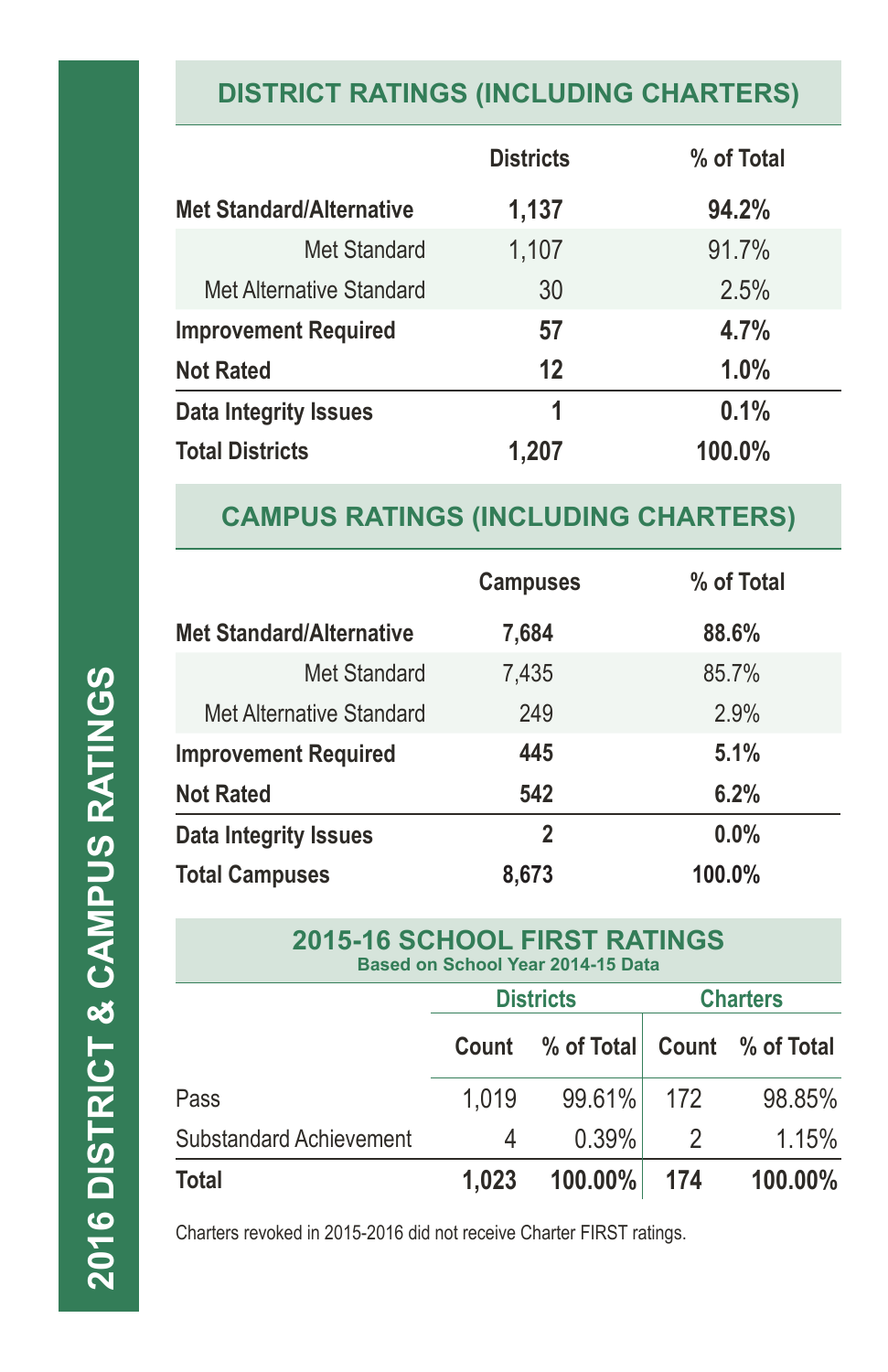| <b>GRADUATES</b><br><b>CLASS OF 2015</b> |                                     |                           |  |  |
|------------------------------------------|-------------------------------------|---------------------------|--|--|
|                                          | <b>Graduates</b><br>(incl. Sp. Ed.) | All<br><b>Graduates %</b> |  |  |
| African American                         | 39,692                              | 12.7%                     |  |  |
| American Indian                          | 1,335                               | 0.4%                      |  |  |
| Asian                                    | 13,090                              | 4.2%                      |  |  |
| Hispanic                                 | 148,966                             | 47.5%                     |  |  |
| Pacific Islander                         | 486                                 | 0.2%                      |  |  |
| White                                    | 104,377                             | 33.3%                     |  |  |
| Two or More Races                        | 5,451                               | 1.7%                      |  |  |
| Total                                    | 313,397                             | 100%                      |  |  |
| Distinguished Achievement                | 43,393                              | 13.8%                     |  |  |
| Recommended H.S.                         | 208,131                             | 66.4%                     |  |  |
| Minimum                                  | 46,723                              | 14.9%                     |  |  |
| Foundation H.S. (No Endorsement)         | 8,982                               | 2.9%                      |  |  |
| Foundation H.S. (Endorsement)            | 523                                 | 0.2%                      |  |  |
| Foundation H.S. (DLA*)                   | 5,645                               | 1.8%                      |  |  |
| *Distinguished Level of Achievement      |                                     |                           |  |  |
| <b>Total</b>                             | 313,397                             | 100.0%                    |  |  |
| <b>Total Special Education</b>           | 23,541                              | 7.5%                      |  |  |

#### **COLLEGE ADMISSIONS TESTING CLASS OF 2015**

|                   | % Tested | <b>SAT Average</b> | <b>ACT Average</b> |
|-------------------|----------|--------------------|--------------------|
| African American  | 71.9%    | 1234               | 17.4               |
| American Indian   | 64.8%    | 1413               | 21.0               |
| Asian             | 92.7%    | 1641               | 25.1               |
| Hispanic          | 63.7%    | 1286               | 18.4               |
| Pacific Islander  | 70.6%    | 1406               | 21.0               |
| White             | 70.1%    | 1548               | 23.1               |
| Two or More Races | 71.0%    | 1509               | 22.3               |
| <b>State</b>      | 68.3%    | 1394               | 20.6               |